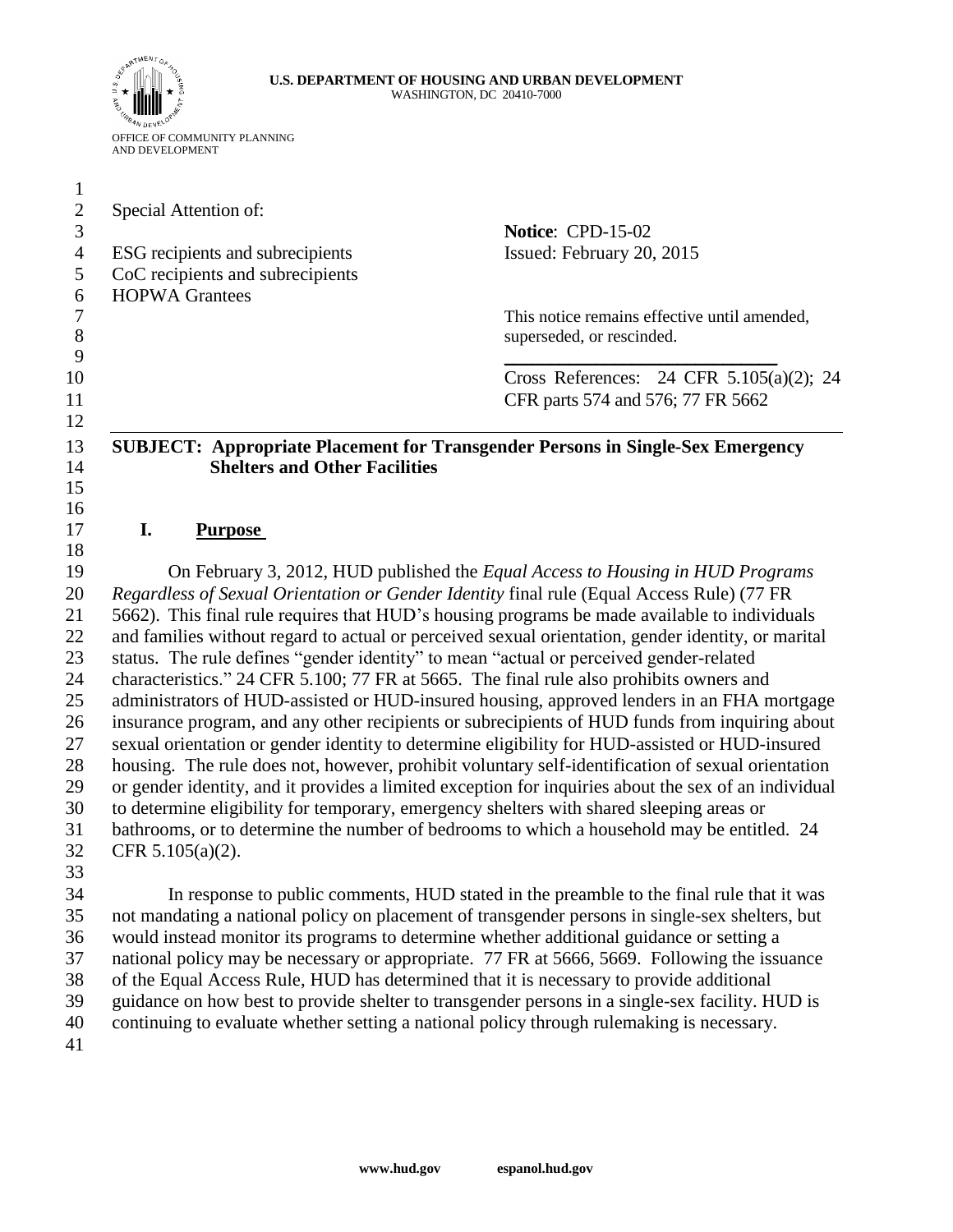After evaluating practices of HUD recipients, reviewing research on transgender 2 discrimination in shelter settings,<sup>1</sup> hearing about both client and provider experiences and concerns, and reviewing the gender-identity nondiscrimination policies of several other federal agencies, HUD is providing this guidance to recipients and subrecipients that place eligible persons in single-sex emergency shelters or other facilities receiving Emergency Solutions Grants (ESG), Continuum of Care (CoC) or Housing Opportunities for Persons with AIDS 7 (HOPWA) funds.<sup>2</sup> This notice also provides guidance on appropriate and inappropriate inquiries related to a potential or current client's sex for the purposes of placing transgender persons in temporary, emergency shelters or other facilities with shared sleeping areas or bathrooms.

- 
- 

 $\overline{a}$ 

### **II. Guidance from Other Federal Agencies**

 Earlier this year, the Office for Civil Rights in the Office of Justice Programs at the U.S. Department of Justice (DOJ) published guidance entitled "Frequently Asked Questions: Nondiscrimination Grant Condition in the Violence Against Women Reauthorization Act of 16 2013<sup>33</sup> (VAWA 2013 FAQs). VAWA 2013 authorizes certain grants administered by DOJ, including grants to provide housing assistance for victims of domestic violence. VAWA 2013 also imposes a new grant condition that prohibits discrimination on the basis of sexual orientation and gender identity. VAWA 2013 FAQ number 14 addresses how a recipient of DOJ funds can operate a single-sex facility funded through VAWA and not discriminate on the basis of gender identity. The DOJ guidance states: 

 A recipient that operates a sex-segregated or sex-specific program should assign a beneficiary<sup>4</sup> to the group or service which corresponds to the gender with which the beneficiary identifies, with the following considerations. In deciding how to house a victim, a recipient that provides sex-segregated housing may consider on a case-by-case basis whether a particular housing assignment would ensure the victim's health and safety. A victim's own views with respect to personal safety deserve serious consideration. The recipient should ensure that its services do not isolate or segregate victims based upon actual or perceived gender identity. A recipient may not make a determination about services for one beneficiary based on the complaints of another beneficiary when those complaints are based on gender identity.

The guidance is dated April 9, 2014, and can be found at

[http://www.justice.gov/sites/default/files/ovw/legacy/2014/06/20/faqs-ngc-vawa.pdf.](http://www.justice.gov/sites/default/files/ovw/legacy/2014/06/20/faqs-ngc-vawa.pdf)

 Grant, Jaime M., Lisa A. Mottet, Justin Tanis, Jack Harrison, Jody L. Herman, and Mara Keisling. *Injustice at Every Turn: A Report of the National Transgender Discrimination Survey.* Washington: National Center for Transgender Equality and National Gay and Lesbian Task Force, 2011.

<sup>&</sup>lt;sup>2</sup> This guidance does not address the legality of single-sex facilities except to point out that all facilities must comply with applicable civil rights laws, including the Fair Housing Act, and HUD regulations. The Fair Housing Act broadly prohibits discrimination in housing on the basis of race, color, religion, sex, familial status, disability, and national origin.

<sup>&</sup>lt;sup>4</sup> The beneficiary is the individual seeking services from the recipient or service provider.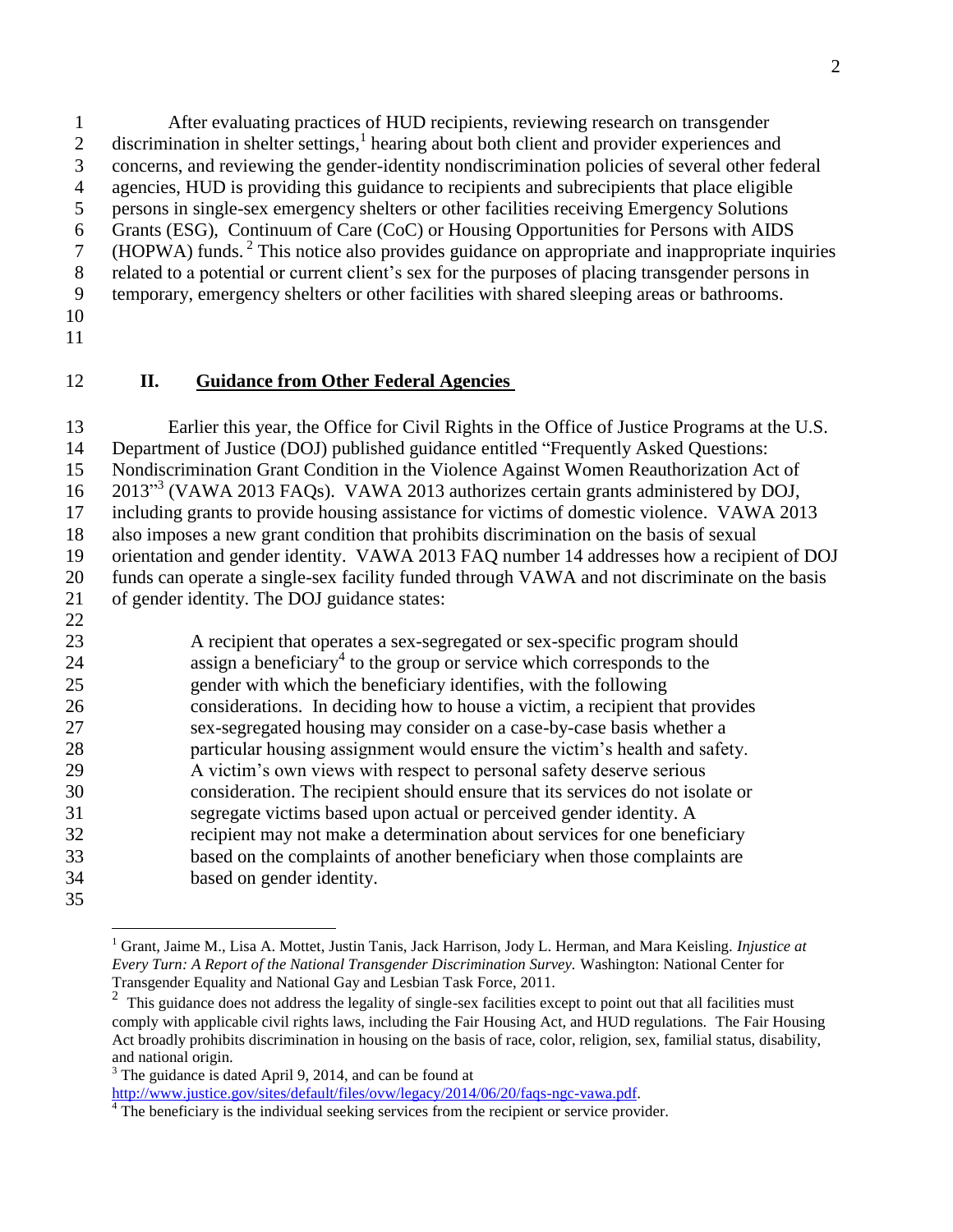For the purpose of assigning a beneficiary to sex-segregated or sex-specific services, best practices dictate that the recipient should ask a transgender beneficiary which group or service the beneficiary wishes to join. The recipient may not, however, ask questions about the beneficiary's anatomy or medical history or make burdensome demands for identity documents.<sup>5</sup> 

 Other agencies have similarly addressed how to provide equal access to transgender persons in single-sex facilities. In the employment context, the Office of Personnel Management (OPM) has issued Guidance Regarding the Employment of Transgender Individuals in the Federal Workplace, which says that "once an employee has begun living and working full time in the gender that reflects his or her gender identity, the employees should have access to restrooms and . . . locker room facilities consistent with their gender identity. While a reasonable temporary compromise may be appropriate in some circumstances, transitioning employees should not be required to have undergone or to provide proof of any particular medical procedure 16 ... in order to have access to facilities designated for use by a particular gender."<sup>6</sup>

 In December 2014, the U.S. Department of Education's Office of Civil Rights issued guidance providing that "under Title IX [of the Education Amendments of 1972], a recipient generally must treat transgender students consistent with their gender identity in all aspects of the planning, implementation, enrollment, operation, and evaluation of single-sex classes."<sup>7</sup> 

## **III. HUD Guidance for Single-Sex Emergency Shelters or Other Facilities that Receive ESG, HOPWA, or CoC Funds**

## Assignments

 HUD assumes that a recipient or subrecipient ("provider") that makes decisions about eligibility for or placement into single-sex emergency shelters or other facilities will place a potential client (or current client seeking a new assignment) in a shelter or facility that corresponds to the gender with which the person identifies, taking health and safety concerns into consideration. A client's or potential client's own views with respect to personal health and safety should be given serious consideration in making the placement. For instance, if the potential client requests to be placed based on his or her sex assigned at birth, HUD assumes that the provider will place the individual in accordance with that request, consistent with health, safety, and privacy concerns. HUD assumes that a provider will not make an assignment or re- assignment based on complaints of another person when the sole stated basis of the complaint is a client or potential client's non-conformance with gender stereotypes.

 $\overline{a}$ 

<sup>&</sup>lt;sup>5</sup> See Department of Justice, Frequently Asked Questions: Nondiscrimination Grant Conditions in the Violence Against Women Reauthorization Act of 2013 (Apr. 9, 2013), *available at* [http://www.ovw.usdoj.gov/docs/faqs-ngc](http://www.ovw.usdoj.gov/docs/faqs-ngc-vawa.pdf)[vawa.pdf.](http://www.ovw.usdoj.gov/docs/faqs-ngc-vawa.pdf)

 *See* OPM Guidance Regarding the Employment of Transgender Individuals in the Federal Workplace, *available at [http://www.opm.gov/policy-data-oversight/diversity-and-inclusion/reference-materials/gender-identity-guidance.](http://www.opm.gov/policy-data-oversight/diversity-and-inclusion/reference-materials/gender-identity-guidance/)*<br>7 Openties see the contract contract contract contract contract contract contract contract contract contract

 Questions and Answers on Title IX and Single-Sex Elementary and Secondary Classes and Extracurricular Activities (Q&A 31), *available at http://www2.ed.gov/about/offices/list/ocr/docs/faqs-title-ix-single-sex-201412.pdf.*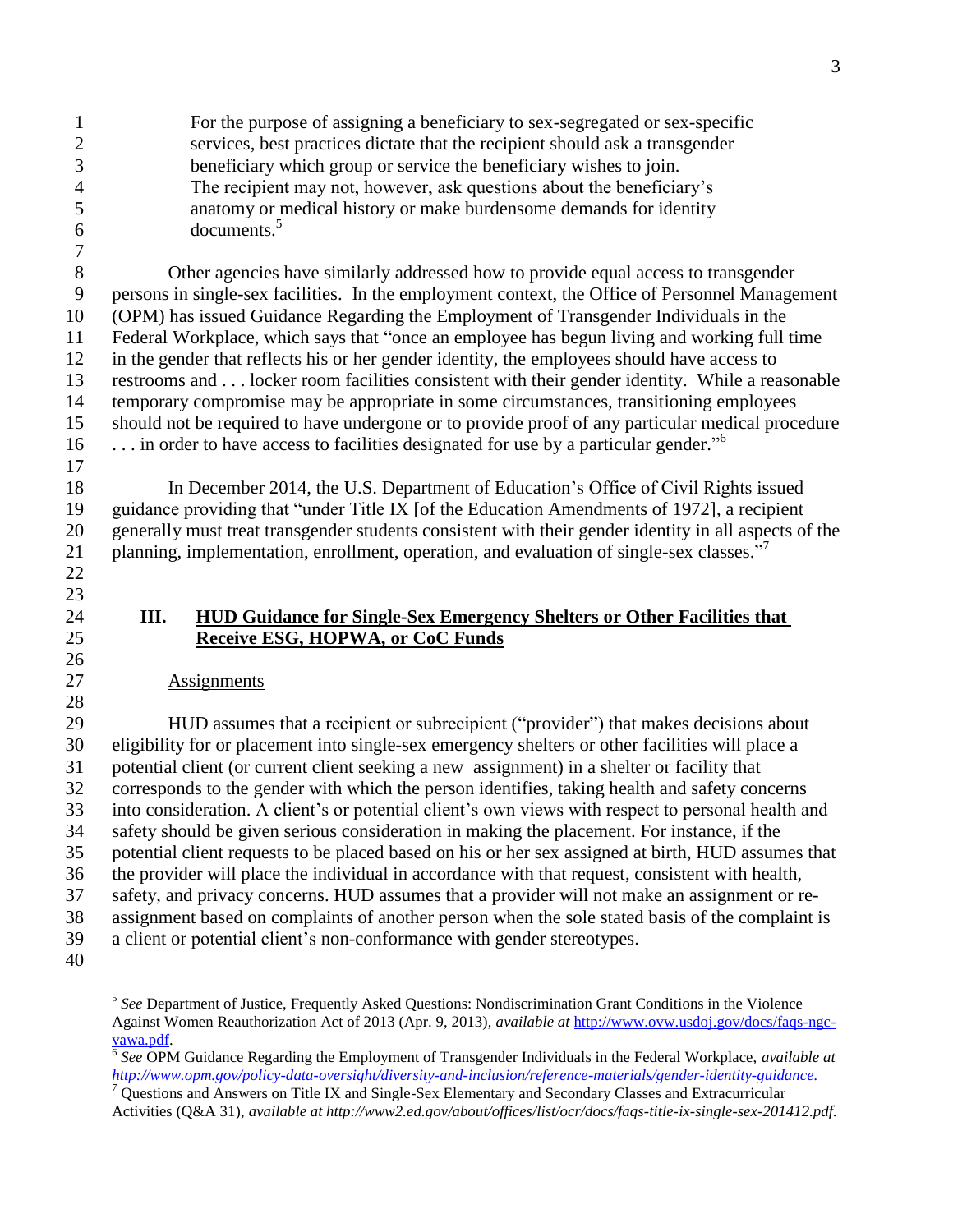### Appropriate and Inappropriate Inquiries Related to Sex

 For temporary, emergency shelters with shared sleeping areas or bathrooms, the Equal Access Rule permits shelter providers to ask potential clients and current clients seeking a new 5 assignment their sex.<sup>8</sup> Best practices suggest that where the provider is uncertain of the client's sex or gender identity, the provider simply informs the client or potential client that the agency provides shelter based on the gender with which the individual identifies. There generally is no legitimate reason in this context for the provider to request documentation of a person's sex in order to determine appropriate placement, nor should the provider have any basis to deny access to a single-sex emergency shelter or facility solely because the provider possesses identity documents indicating a sex different than the gender with which the client or potential client identifies. The provider may not ask questions or otherwise seek information or documentation concerning the person's anatomy or medical history. Nor may the provider consider the client or potential client ineligible for an emergency shelter or other facility because his or her appearance or behavior does not conform to gender stereotypes.

# Privacy

 If a client expresses safety or privacy concerns, or if the provider otherwise becomes aware of privacy or safety concerns, the provider must take reasonable steps to address those concerns. This may include, for example: responding to the requests of the client expressing concern through the addition of a privacy partition or curtain; provision to use a nearby private restroom or office; or a separate changing schedule. The provider must, at a minimum, permit any clients expressing concern to use bathrooms and dressing areas at a separate time from others in the facility. The provider should, to the extent feasible, work with the layout of the facility to provide for privacy in bathrooms and dressing areas. For example, toilet stalls should have doors and locks and there should be separate showers stalls to allow for privacy. Note: ESG and HOPWA funds may be used to renovate an emergency shelter to maximize privacy and safety. The provider should ensure that its policies do not isolate or segregate clients based upon gender identity. 

- 
- Training

 It is the responsibility of the recipient to ensure that it and its subrecipients comply with the Equal Access Rule. In furtherance of such, recipients and subrecipients should provide this Notice to staff members and contractors so as to ensure that employees and contractors who interact directly with potential clients and current clients are aware of it and take prompt corrective action to address noncompliance. Moreover, they should provide training to staff on completing intakes consistent with this guidance. If HUD finds a recipient or subrecipient has failed to meet program requirements, HUD may take actions such as those described in 24 CFR 576.501 or 24 CFR 574.540.

 $\overline{a}$ 

## **IV. Further information**

 $8<sup>8</sup>$  The Equal Access Rule permits inquiries into sex for temporary, emergency shelter with shared sleeping areas or bathrooms, or to determine the number of bedrooms to which a household may be entitled. 24 CFR 5.105(a)(2).